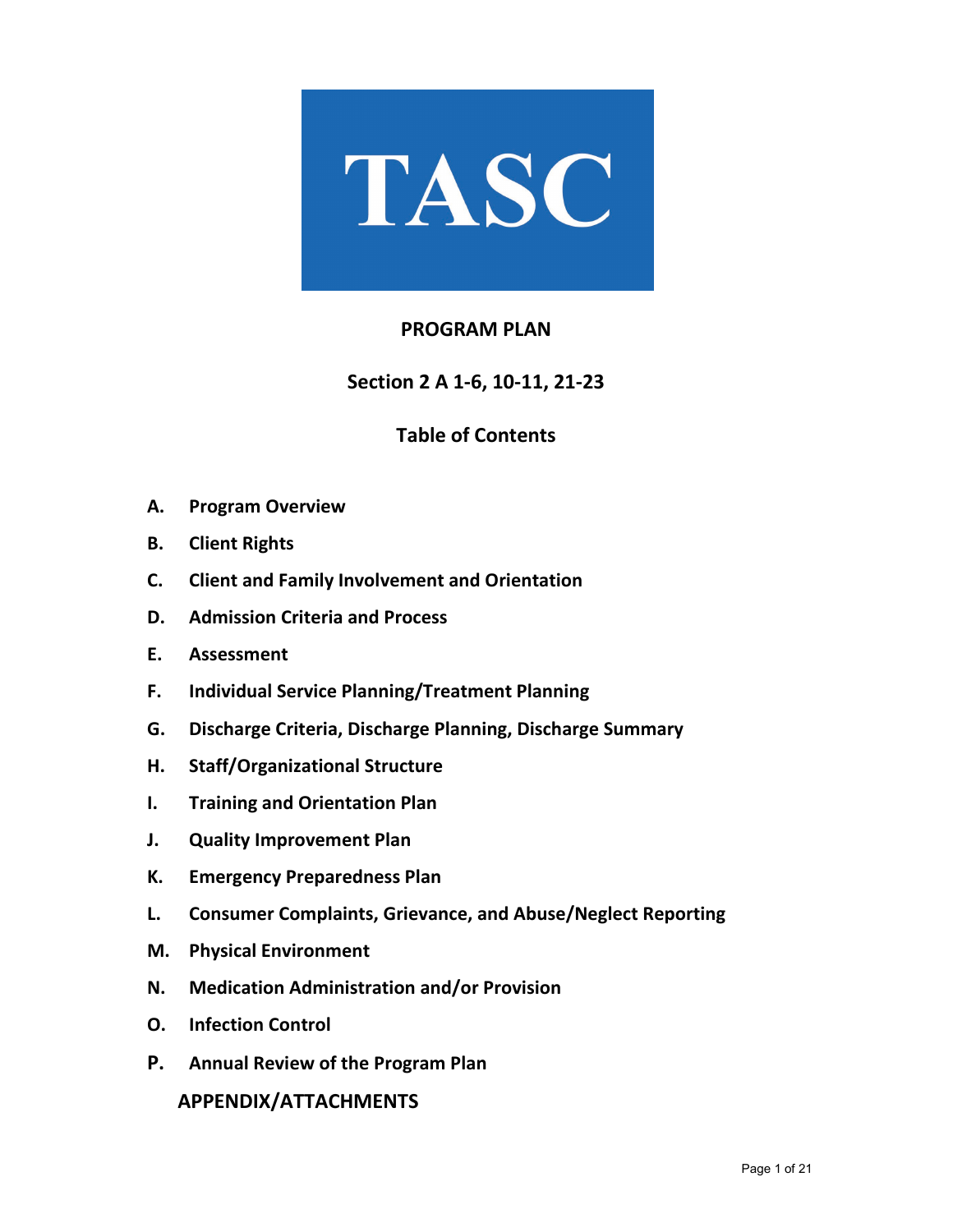#### **Houses of Hope Business Office Information:**

**Location:** 1124 N Cotner Blvd., Lincoln NE 68505-1834 **Hours:** 9:00 a.m. to 5:00 p.m. Monday through Friday **Phone:** 402.435.3165 **FAX:** 402.435.0430 **Email:** [info@housesofhope.com](mailto:info@housesofhope.com) **Web Site:** www.housesofhope.com **After-Hours/Technician Phone:** 402.540.3132

## **TASC Office Information:**

**Location:** 721 K Street, Suite A, Lincoln, NE 68508 **Phone:** 402-474-0419 **FAX**: 402-474-0429

### **A. PROGRAM OVERVIEW**

#### Agency Mission

Houses of Hope (Fiscal Agent) provides affordable residential treatment and support services for individuals in recovery from substance dependence.

### Program Philosophy

The TASC program is a collaboration between Houses of Hope, Lutheran Family Services, Blue Valley Behavioral Health and The Bridge Behavioral Health. TASC is made up of several levels of care that are intended to support and enhance emergency services currently available in the Region V service area and provides assistance to help consumers achieve and maintain a higher quality of life.

The TASC program is based upon Recovery Focused Practices such as those highlighted by the Substance Abuse and Mental Health Services Administration (SAMHSA) that define Recovery as A process of change through which individuals improve their health and wellness, live a self-directed life, and strive to reach their full potential. Services are provided by TASC staff through individualized goals that address and support a client's health, home, purpose and community. Services are targeted to help adult behavioral health consumers function more effectively in their everyday lives. This involves working with each individual and his/her support system to develop service goals that aide in improving overall quality of life.

Services are designed and implemented to support the recovery, health or wellbeing of the person or families served, to enhance the quality of life of the person served, reduce symptoms or needs and build resilience, restore and or improve functioning and support the integration of person served into the community.

## Program Description

The TASC Program is designed to enhance the Emergency Behavioral Health System within Region V by providing timely and efficient consumer focused services. The Crisis Response teams are designed to divert emergency protective custody (EPC) placements keeping consumers in their home communities. Likewise the case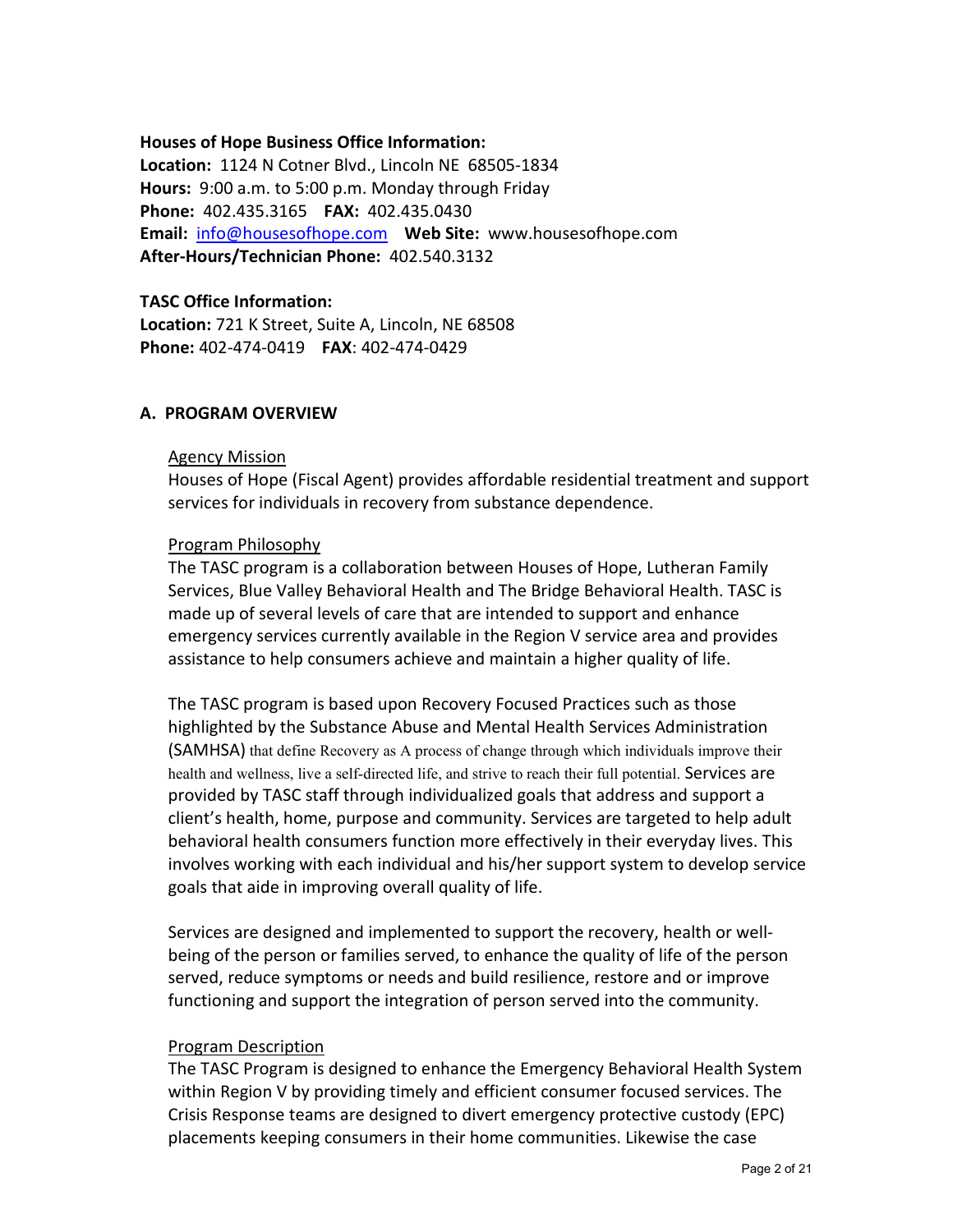management services provided by the TASC Program are designed to keep clients in their home communities through the education and support of client focused activities that promote autonomy, community integration and effective utilization of community resources to aid the client in this goal.

Clients receive case management and crisis intervention services from trained personnel and other qualified linkages and service providers who assist with the smooth transition in the community. Personnel are knowledgeable regarding case management and resources needed for linkages to substance abuse, mental health and psychiatric services, and assistance with housing, basic needs and team building for consumers. The services are staffed 24 hours a day through a combination of traditional office hours and on-call personnel.

The levels of care include: Crisis Response Teams (CRT), *Emergency Community Support (ERCS), Intensive Community Services (ICS), and Recovery Support (RS)*

The program covers clients that reside in Butler, Fillmore, Gage, Jefferson, Johnson, Lancaster, Nemaha, Otoe, Pawnee, Polk, Richardson, Saline, Saunders, Seward, Thayer and York Counties.

### Transition Criteria

Clients will return to or exceed pre-crisis functioning and will follow length of stay guidelines as established by their assigned programs and state service definitions and may step up or down internally, be transitioned to external programs or discharged from services. Staff will utilize extension requests when applicable and as defined by service definitions i.e. ERCS every 90 days and ICS/RS annually.

#### Goals:

- Enhance the quality of life
- Reduce symptoms
- Restore and/or improve functioning
- Support community integration and independence
- Reduced EPCs
- Reduced Mental Health Board Commitments
- Reduced post-commitment days
- Reduced average length of stay in crisis centers
- Reduced recidivism in emergency system

## Scope of Services:

- 1. Population Served:
	- Adults age 19 and older or minors with age waivers regardless of sex, race, sexual orientation or physical or cognitive disabilities.
	- Clients may present with substance use disorders, mental health disorders, co-occurring disorders and personality disorders.
	- Special populations to include limited/non English speaking, homeless and Mental Health Board Commitments.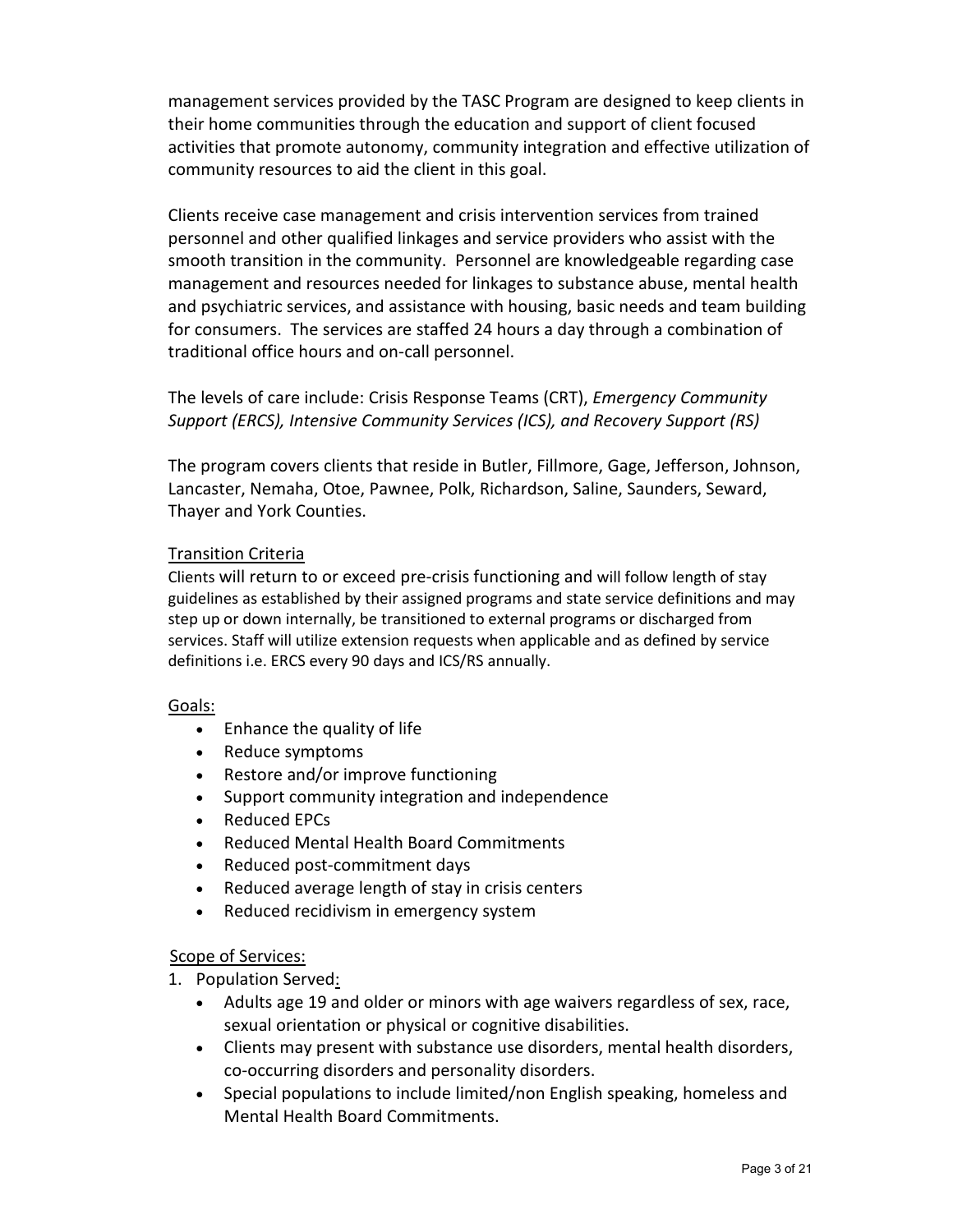- 2. Settings: Clients home environment, office, community based services
- 3. Hours of operation: By appointment **only.** Business hours are 8:00 a.m. to 5:00 p.m. Monday through Friday.
- 4. Days of Services**:** Provided 24 hours a day, 7 days a week, 365 days a year. Case managers each participate in an on-call rotation to manage crisis needs that occur after normal business hours.
- 5. Frequency of Services: Individualized by client and level of care
- 6. Payers and funding sources**:** The TASC Program is supported by funding provided to Region V through Nebraska's Behavioral Health reform.
- 7. Fees**:** The TASC Program is a non-fee for service and does not charge clients for the services provided.
- 8. Referral Sources**:** Emergency Behavioral Health Providers to include Hospitals, Crisis Center, Regional Center as well as Law Enforcement, Crisis Response Teams and Region V or Program Director approval.
- 9. Services Provided: Crisis Response and Case Management both provided directly by referral only.

#### **B. CLIENT RIGHTS**

Rights and responsibilities are reviewed and acknowledged by initials and the consumer's signature as part of the intake process. If still receiving services, they are reviewed and acknowledged annually by the consumer.

Clients have the right to: receive services regardless of race, color, religion, age, gender, sexual orientation, disability, national origin or financial status, the right to receive caring and safe services free from physical, sexual, and psychological abuse, the right to expect to be treated respectfully, impartially, and fairly and will be addressed by name in a dignified conversational form, the right to refuse service and leave the program, the right to access your clinical records unless it is clinically contraindicated, the right to communicate freely with family, friends, legal counsel, private physician, and have clinical records made available to these individuals with written request, the right to make all decisions on your own behalf (unless someone else has been legally authorized to do so)., the right to have all records pertaining to your case treated with confidentiality (no information will be released to anyone without your authorization, excluding mandates by law)., the right to be involved in your treatment and to make decisions regarding your Service Plan., the right to express dissatisfaction with the program and to file grievances according to the grievance policy outlined in the Orientation Manual, and the right to be informed of the grievance policies and procedures of the TASC Program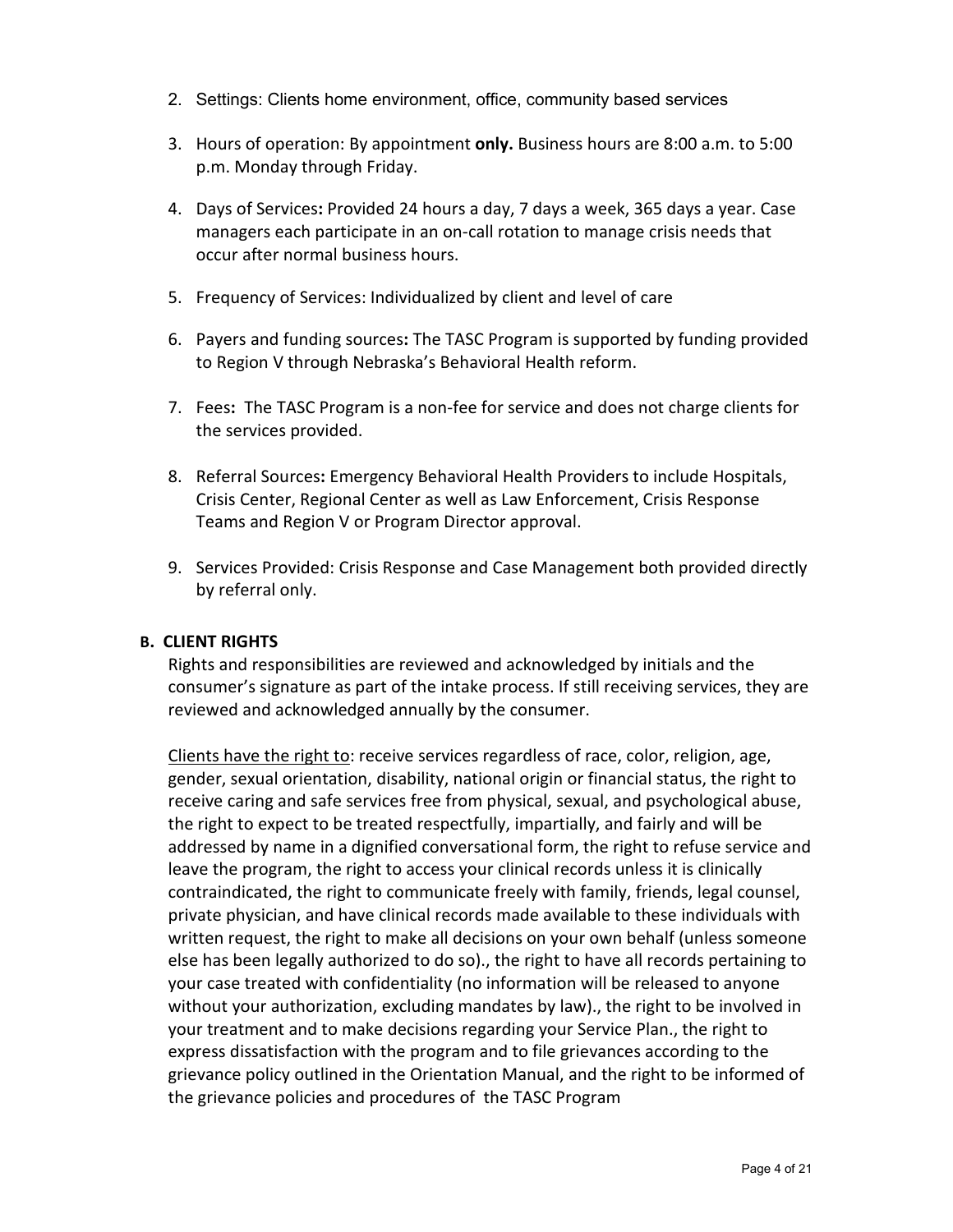Clients have the responsibility to: contribute to the planning of your services, to report any changes that are pertinent to your treatment and services (i.e. changes in address, medications, physicians, or other services)., to be committed to this program, your team, and improving your quality of life, to report any infringement of your rights to staff members immediately, to follow the grievance procedure in making any complaint and of reporting to the executive director any actions taken against you by staff because of that complaint, to be considerate of the rights of TASC staff and to treat them with respect and to refrain from discriminating against staff or team members and for not using language or behavior in a manner that would imply prejudice or discrimination.

Client rights and responsibilities may be limited based on signed releases of information, duty to report obligations such as threat to self or others or mandatory reporting for child abuse and Mental Health Board commitment orders.

# **C. CLIENT AND FAMILY INVOLVEMENT AND ORIENTATION**

All clients will complete an orientation that reviews:

- a. The persons presenting condition
- b. The type of services provided by the assigned program i.e. ERCS, ICS, RS,
- c. A review of agency/program policies to include client rights/responsibilities
- d. A description of the service process including goal identification and development, program expectations i.e. if a Mental Health Board order is in place or a guardian is assigned and if applicable any limitations of the service level of care.

As appropriate and with consent or legal right, family members of clients are encouraged to participate in educational and clinical programs to promote wellness and community integration of the individual consumer.

## **D. ADMISSION CRITERIA AND PROCESS**

- 1. Crisis Response Team assistance may be requested by law enforcement within the Region V Service Area 24 hours a day, 365 days a year for any Adult or Youth in which mental health or substance abuse is a factor in the presenting issue that places an individual is at risk of an emergency protective custody placement or an Officer identifies that person does not meet EPC criteria but needs assistance or an officer is uncertain of the problem and requests a consultation
- 2. Case management referrals must meet established admission criteria as defined by service definition for each level of care and fall within the TASC scope of services or be authorized by waiver by a Region V representative or Program Director as in need of services and reside in the service area.

Clients that do not meet admission criteria and do not present a risk of reentering the emergency behavioral health system do not qualify to receive services. When a client is found ineligible for services the person and/or the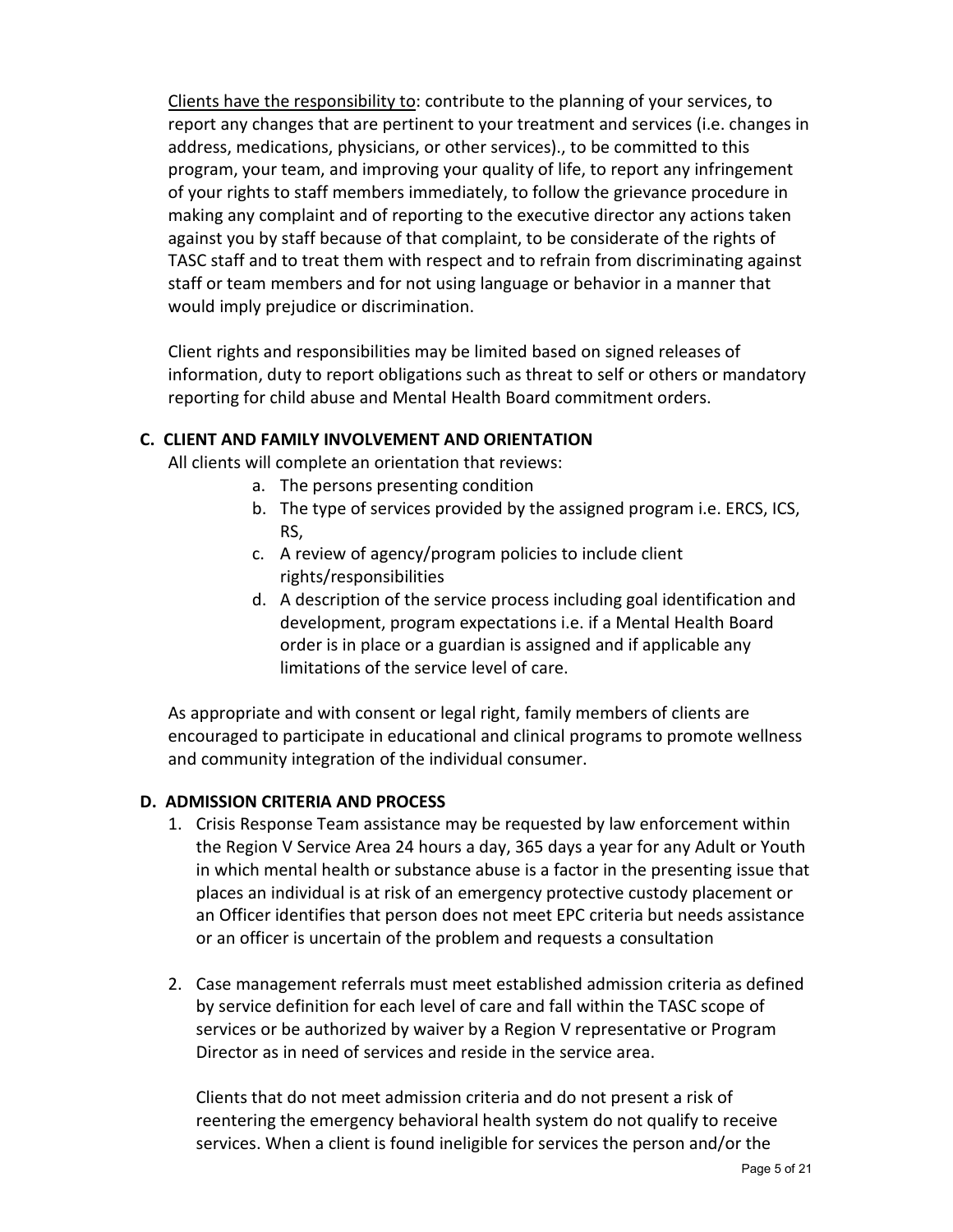referral sources is informed as to the reasons, and when appropriate recommendations are made for alternative services.

## **E. Assessment**

Crisis Response Teams have three primary roles, Assessment, Referral/coordination and Consultation.

*Assessment:* This will occur when a counselor is called to assist law enforcement in determining appropriate and available resources as an alternate to EPC. The assessment will identify the presenting problem and contain a mental health triage that screens for dangerousness, support system availability and ability to cooperate with recommendations. This mental health triage will help in identifying alternatives to Emergency Protective Custody (EPC).

*Referral/Coordination:* This will involve a referral to the Emergency Community Support Worker and other local services as needed.

*Consultation:* This service will be available to law enforcement and county jails that are requesting consultation on clients that are at risk of EPC but does not involve direct contact with the client.

#### . Case Management

The TASC Program staff is trained to complete a non-clinical assessment that assesses specific strengths, needs, abilities and preferences of the person served and identify resources to meet those needs. This assessment will be completed within the first 30 days of admission (14 days for ERCS).

The assessment process includes an interview with the client, review of records and collateral contacts as appropriate. The assessment will also be used to identify additional referral needs to assist in meeting client goals. This may include medication management, mental health and substance abuse counseling, financial assistance, housing assistance, legal, etc.

#### Reassessment

The TASC Program staff will complete an annual reassessment on applicable clients within 30 days of and up to the anniversary of the original admission date. The reassessment will be strength based.

## **F. Individual Service Planning/Treatment Planning**

The TASC Program staff will utilize Electronic Medical Records (EMR) to keep records of services provided.

#### Crisis Relapse Prevention Plans

These are developed during the initial contacts to start building a foundation for the management of crisis situations. They identify client demographics, warning signs and coping skills, supports and their emergency plan. This plan is reviewed/ updated every 30 days or following a crisis.

#### Initial Service Plan

A Notice of Initial Service Goals shall be developed that addresses urgent or immediate needs. This document also serves as a notification of goals for clients on Mental Health Board Commitments.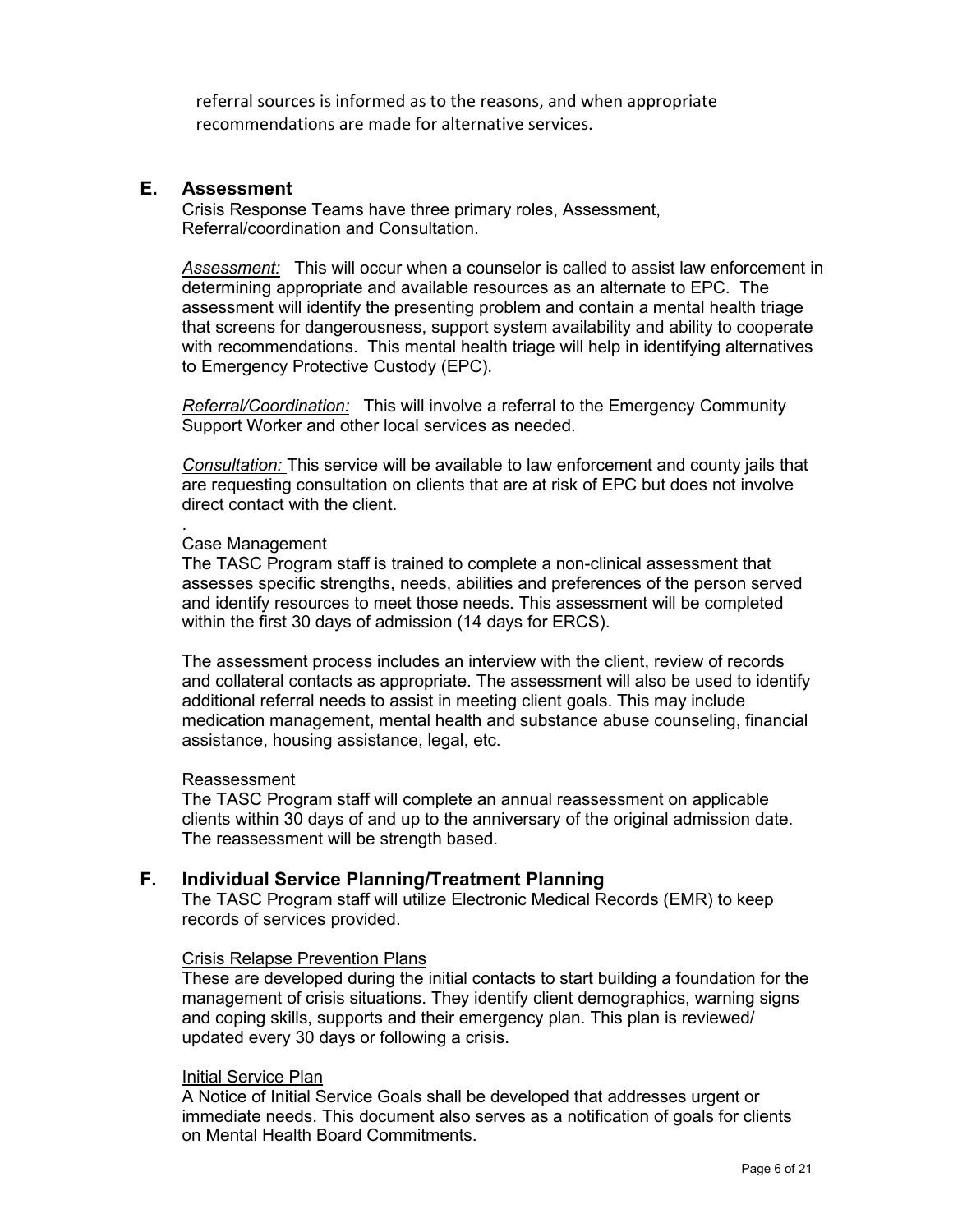### Treatment Plus

This document is completed following the completion of the individual assessment.. It will be developed with active participation of the person served and with involvement of family/legal guardian of the person served when applicable or permitted. The plan shall incorporate the unique strengths, needs, abilities and preferences of the person served. The plan shall document the identified strength/issue, the goal, the objective and the intervention. This is a living document and shall be reviewed as needed but at a minimum monthly for ERCS and every 90 days for Recovery Support and Intensive Community Services. A copy will be provided to the person served upon request.

A component of service planning is educating clients about peer support, local advocacy groups, self-help groups or other avenues of informal support. Staff will also educate consumers about WRAP (Wellness, Recovery and Action Plans). Person centered goals should address education components, such as symptom awareness, resources availability and utilization as it relates to promoting independence and community integration.

#### Progress Notes

Unless otherwise noted, each progress note is designed to be an overview of the contact and details and specific interventions will be recorded in treatment plus. Progress notes shall occur for every contact made.

#### Crisis Logs

Each crisis log shall be completed following a crisis call and shall document the time of the call, the person calling, the person the call pertains to and a summary of the crisis.

## **G. Discharge Criteria, Discharge Planning, Discharge Summary**

The TASC caseworker will begin discharge/transition planning with the client/guardian from the point of intake and assessment. This is a three step process based upon the development of: Transition goals at the time of intake, Discharge preparation and a Formal discharge summary at the time of completion/termination of services.

The discharge process will include the completion of the discharge preparation form, Outcomes, Progress note and written Discharge.

A client may face Four types of unplanned transitions or discharges.

- 1. A referred client who has directly refused services. (i.e. person has asked to have services discontinued or has declined participation in the program)
- 2. A referred client who has indirectly refused services. (i.e. person has lost contact with the program, has not responded to phone calls, face to face attempts or letters)
- 3. An unanticipated service modification or reduction (i.e. funding change or other external factor that impacts the delivery of services)
- 4. An administrative discharge (i.e. program initiated discharge)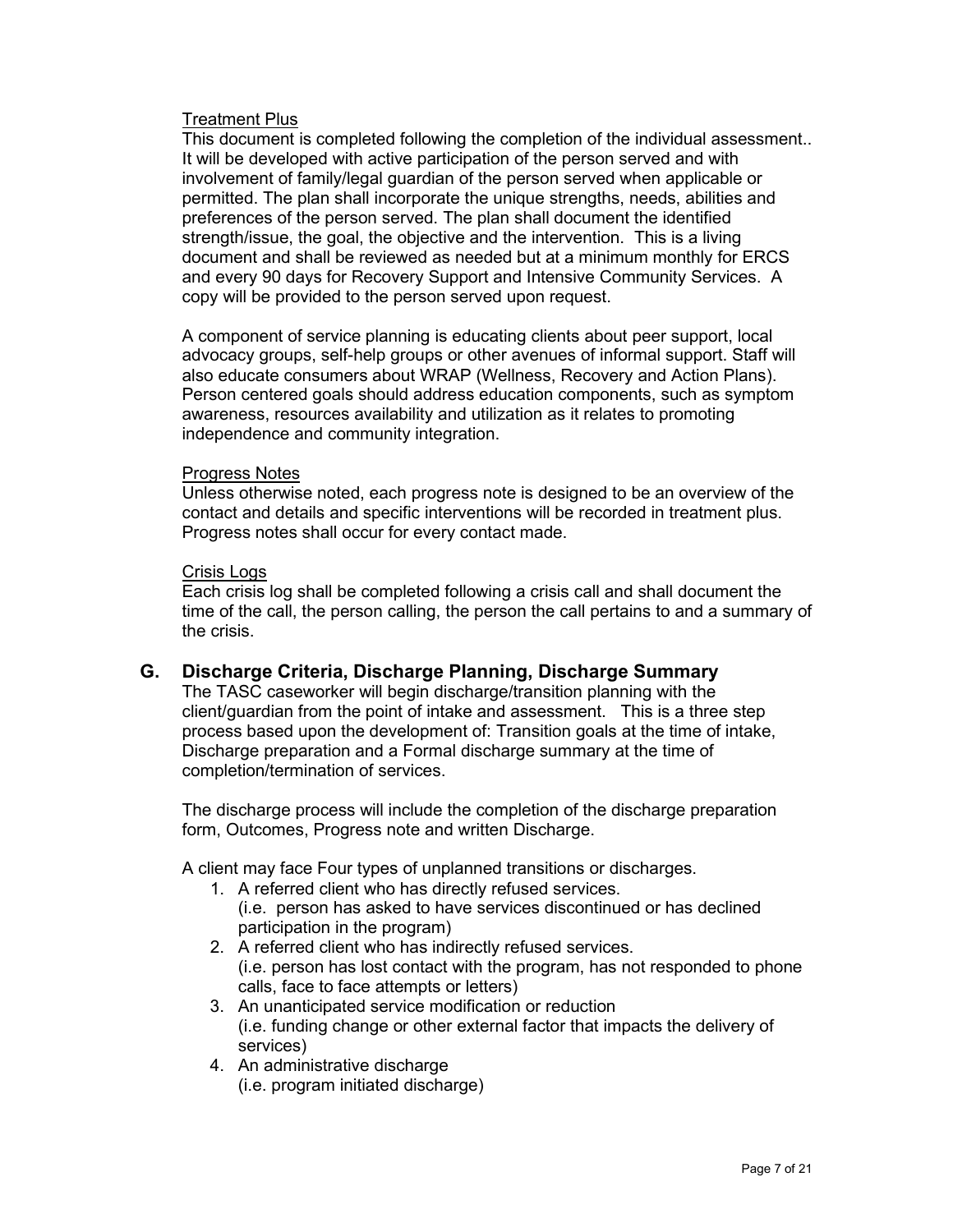For a discharge related to a direct or indirect refusal staff will determine with the person served when possible whether further services are needed and if so will make referrals as appropriate.

When a client is impacted by an unanticipated service modification or reduction steps will be taken to ensure minimal disruption to service goals. If that is unable to be prevented continuing services will be coordinated with other providers to promote continuity of care.

When a client faces an administrative discharge from service such as indirect refusal to work with the case manager, inappropriate or aggressive behavior or other policy violations that place the program or staff at risk, referrals will be made as appropriate to ensure needed services are in place within 72 hours of the discharge. In addition to standard discharge paperwork, Region V will be notified of the discharge.

When a client is transferred from one service to another within the program, staff shall complete a Discharge demos form and re do the treatment plan. All other paperwork will transfer over and a new admission date will be assigned.

Discharge criteria for specific services are noted in attachments 1 to 5.

### **H. Staff/Organizational Structure**

The TASC Program consists of four distinct service levels that each has its own function while at the same time functioning as one complete team. The levels include Crisis Response Teams, Emergency Community Support, Intensive Community Services and Recovery Support. These services are all supervised by the Program Director. The Director is responsible for reviewing the accuracy and referral skills of each staff member, the appropriateness and effectiveness of services for each of the clients served, direct feedback to staff to enhance their skills, review of clinical documentation through regular staffing and case reviews and quarterly file reviews and the oversight of training including cultural competency issues.

The Program Director is overseen by the Advisory Committee which is made of up of the Directors of the collaborating agencies. The Advisory Committee serves as a governing body and is available as needed to address issues of ethics, legal aspects of clinical practice and professional standards and program expansion.

The Program Director screens and assigns referrals to staff. That staff person will then be responsible for developing and implementing the person centered plan, orienting the consumer to services, promoting consumer participation, identifying and addressing gaps in services, educating the consumer on how to access community services, advocating for the consumer, completing mental health board updates as appropriate and notifying legal guardians, probation officers, courts etc. as appropriate, facilitating transitions to other levels of care or discharge and participating in an on-call rotation.

Program staff helps to empower each person served to actively participate to promote recovery and progress towards well-being and community integration. Services are provided that are consistent with the individual needs of each person served through direct interaction with that person or persons identified as appropriate to meet the clients' individual needs. This includes providing services that are culturally and linguistically appropriate to the persons served.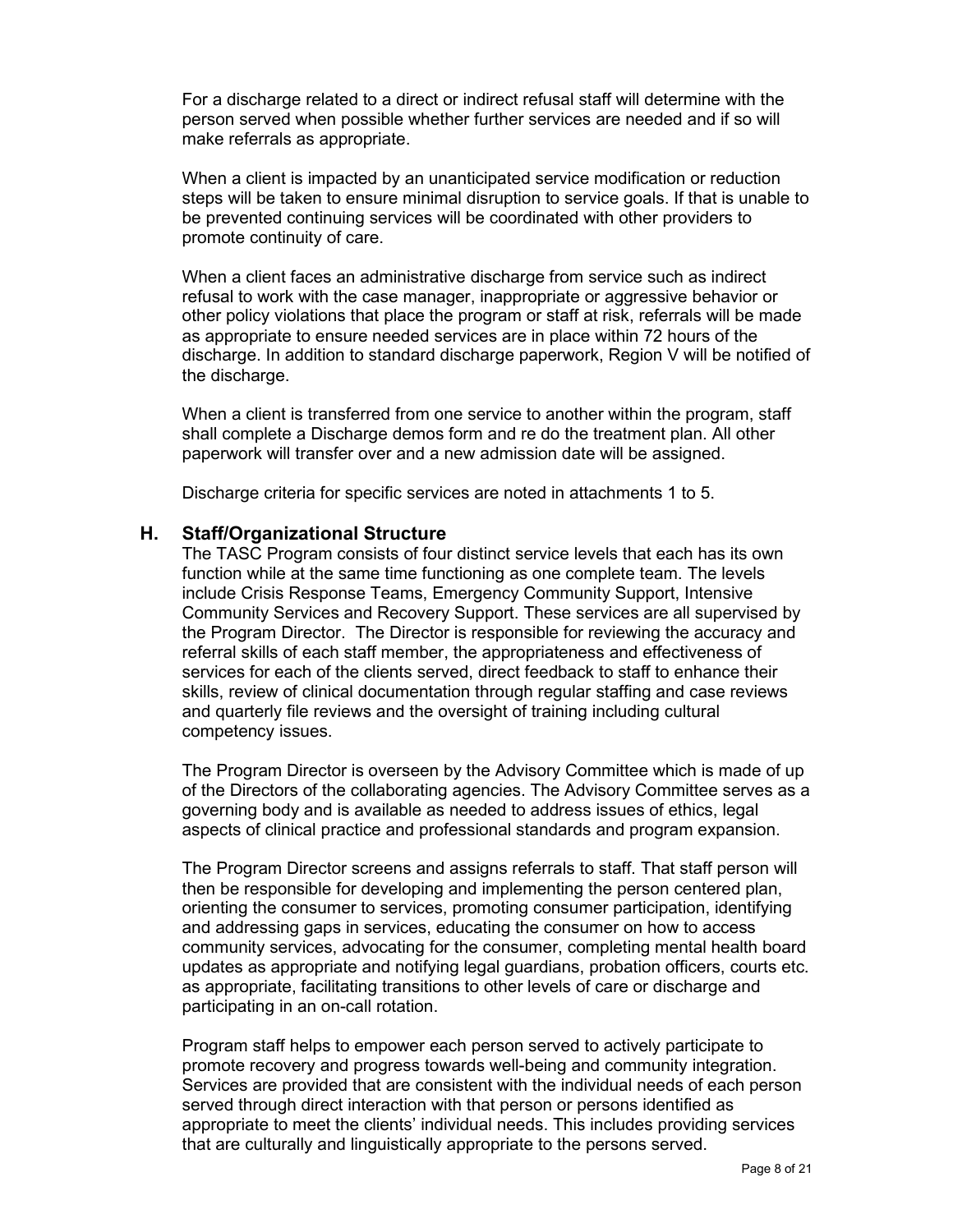Each staff member will participate in weekly supervision/staffing meetings or more frequently if necessary. Non-Clinical supervision meetings shall include file reviews, case presentations, level of care needs and assessment of professional competencies and clinical skills as it relates to the provision of case management and service coordination.

If staffing/supervision identifies areas of concern with an individual staff that cannot be addressed in a team format a one-to-one meeting shall be scheduled. This may include areas related to attendance, ethics and boundaries, documentation among other areas. These meetings shall be documented in narrative form and placed in the employee file.

Supervision of paid staff, interns, trainees (this includes provisionally licensed staff), volunteers and contract personnel is provided through weekly staff meetings, clinical team meetings and/or individual supervision on a regular basis. Supervision is documented on the weekly staffing note to include clinical issues, assessment of professional competencies, productivity and utilization, effectiveness of services provided, the provision of feedback to enhance skills, and the ethical and legal aspects of clinical practice.

# **I. Training and Orientation Plan**

Since the TASC Program is a collaboration staff will be responsible for two types of training:

- 1. Agency-specific training This is training that is required of the staffs parent agency for accreditation or policy reasons.
- 2. Program specific training This is job-specific training provided by the program. Job-specific training may include program-originated trainings and outside trainings.

Training will be monitored by the Program Director or designated staff. Training will be offered by e-learning and live trainings. Training will reflect the specific needs of the population served, clinical skills appropriate to case management to include individual plan development, interviewing skills and evidenced- based practices as well as specific trainings on behavioral health disorders.

Staff will be trained in the completion of all forms or tools utilized in providing consumer service.

# **J. Quality Improvement Plan**

Clients will complete the Daily Living Activities (DLA-20) outcomes assessment . This tool will be completed at intake every 90 days and at discharge. Clients enrolled in Emergency Community Support will only complete the DLA-20 at intake and at discharge. This data will be compiled and utilized to improve and strengthen the quality of care.

Client files will be reviewed quarterly on a percentage of open and closed files. The review will cover three primary areas: Quality of of Service Delivery, Appropriateness of Services and Patterns of Service Utilization.

A client satisfaction survey on subjective factors (quality of services, symptom reduction, crisis management, autonomy, support system, staff competence) housing, employment, will be given to percentage of active clients on a quarterly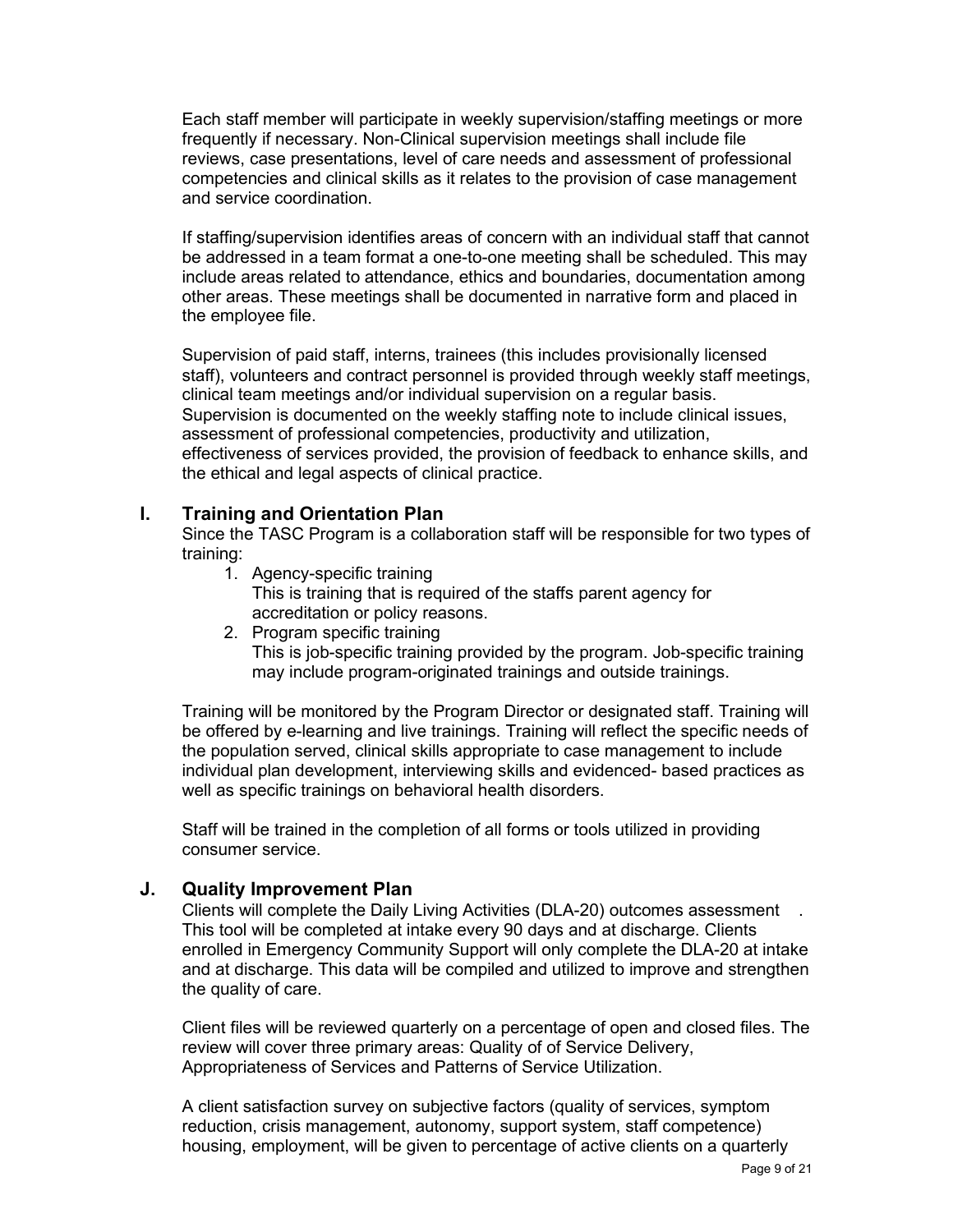basis.

Efficiency: The average time for clients to be screened and accepted into TASC Program services following referral is approximately 24-48 hours. Once accepted into the program, wait time for initial appointments or contact with staff is minimal. Clients have access to staff through scheduled appointments and phone calls during office hours. Office hours are 8:00 a.m. to 5:00 p.m. weekdays. A member of Program staff is available via cell phone on an on-call rotation after regularly scheduled office hours, holidays and weekend. Service hours are flexible to meet client needs.

Effectiveness: The Program monitors areas that will indicate improved functioning of clients. The Program expects to see: a reduction in number and frequency of client EPC admissions and Regional Center admissions, stability of housing; an elimination or reduction in hospitalizations; fewer referrals to inappropriate levels of care during engagement in the services provided by the TASC Program; an increase in clients levels of independence within the community; increased periods of abstinence and/or reduction of psychiatric symptoms.

# **K. Emergency Preparedness Plans**

The TASC Program strives to maintain a healthy and safe work environment for clients, personnel and guests. Staff receives training upon hire and annually in the following areas: health and safety practices, identification of unsafe environmental factors, emergency procedures, evacuation procedures, identification of critical incidents, reporting of critical incidents, reducing physical risks and vehicle safety. These trainings will be documented in employee e-learning record, staffing minutes and the safety manual.

Each of the following procedures represent practices that meet the requirements of applicable authorities, are appropriate for the locale and address the need for evacuation when appropriate, the safety of evacuees and the accounting of all persons served.

The TASC Program recognizes critical incidents as: communicable disease, Mental Health Board Notification, Biohazardous accidents, damage to property, use or possession of weapons, violations of privacy/confidentiality, EPC/CPC admission, office security breach, abuse and neglect, infection control, death, violence or aggression, vehicular accident, suicide or attempted suicide, verbal abuse/threats, unauthorized use or possession of licit or illicit substances, injury, emergency/911, crime at facility, safety/equipment and other incidents of note.

Personnel are expected to submit reports to document, time, date location and type of incident, persons involved, a detailed description with specifics of location , witnesses, actions taken, notifications made, signature and routing directions. Reports are reviewed by Program Director and then the Parent Agency Director as necessary. Any immediate changes in policies or recommendations for improvement are discussed in staff meetings and subsequent changes passed on to personnel at staff meetings. Debriefings are conducted following emergency situations.

An annual report is prepared by the Program Director. It will summarize causes, identify trends, and identify areas in need of improvement and performance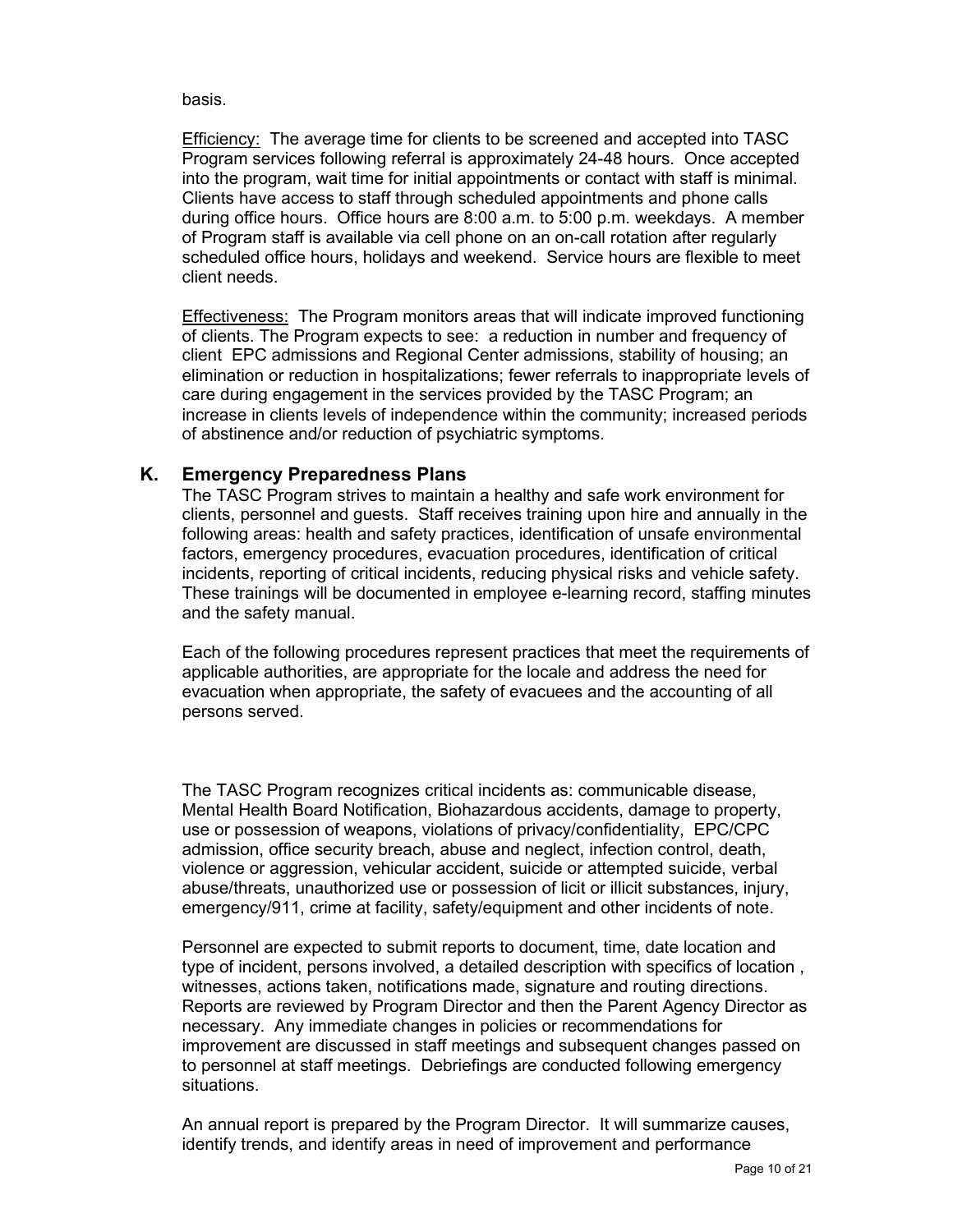improvement plans. This analysis and report can provide a significant means to prevent unnecessary recurrence of such events. This report is submitted to the Advisory Committee and used by the Program to make improvements and for identification of education and staff or client training on ways to improve care, safety and outcomes for individuals receiving services from the program.

## **L. Client Complaint, Grievance and Abuse/Neglect Reporting**

To ensure that clients have a mechanism by which formally to voice complaints or grievances.

The TASC Program values, respects and protects the dignity of clients of its services. The Program employs a Grievance Procedure by which a client may confidentially file a grievance or may appeal a decision of the program staff members or decisions of the team *without retaliation*. Further, this policy is explained to the client in a way that is educationally, developmentally, and culturally relevant. If a client is unhappy with a decision that his/her worker or the team has made or the service that they are receiving, the following process is used.

Grievances should be handled on an informal basis if at all possible. Individuals, who are dissatisfied with a TASC Program decision or action should first attempt to work out the issue with the parties directly involved in it. If this is impossible, the client should go to the Program Director. If at this time an agreement cannot be reached, clients should continue with the steps as listed below.

Clients shall have access to advocacy assistance numbers at any time during the grievance process.

- 1. Written complaints (Step 1) may be filed by the client within seven days following any action which is perceived to have violated the client's rights. Complaints must be submitted to the Program Director.
- 2. Written Grievances (Step 2) may be filed by the client within seven days of receipt of the written response to the complaint. Grievances must be submitted in writing to the TASC Program Director. The Program Director can assist the consumer in preparing the written grievance.
- 3. The client may appeal the decision of the Program Director to the TASC Coordinating Committee
- 4. The Adviosry Committee may at its discretion recommend that the appeal be turned over to the parent agency for review under its grievance process.

#### **M. Physical Environment**

The TASC office will ensure that internal and external inspections are conducted for all buildings owned/leased by the program.

See administrative manual for more detail.

External Inspection Procedures:The TASC Program leases office space and does not require any type of occupancy permits to perform day to day operations. As such, the Leasing company is responsible for all external inspections of the heating and air systems, electrical and fire suppression. Should any deficiencies be noted, the property manager will be notified by the Program Director.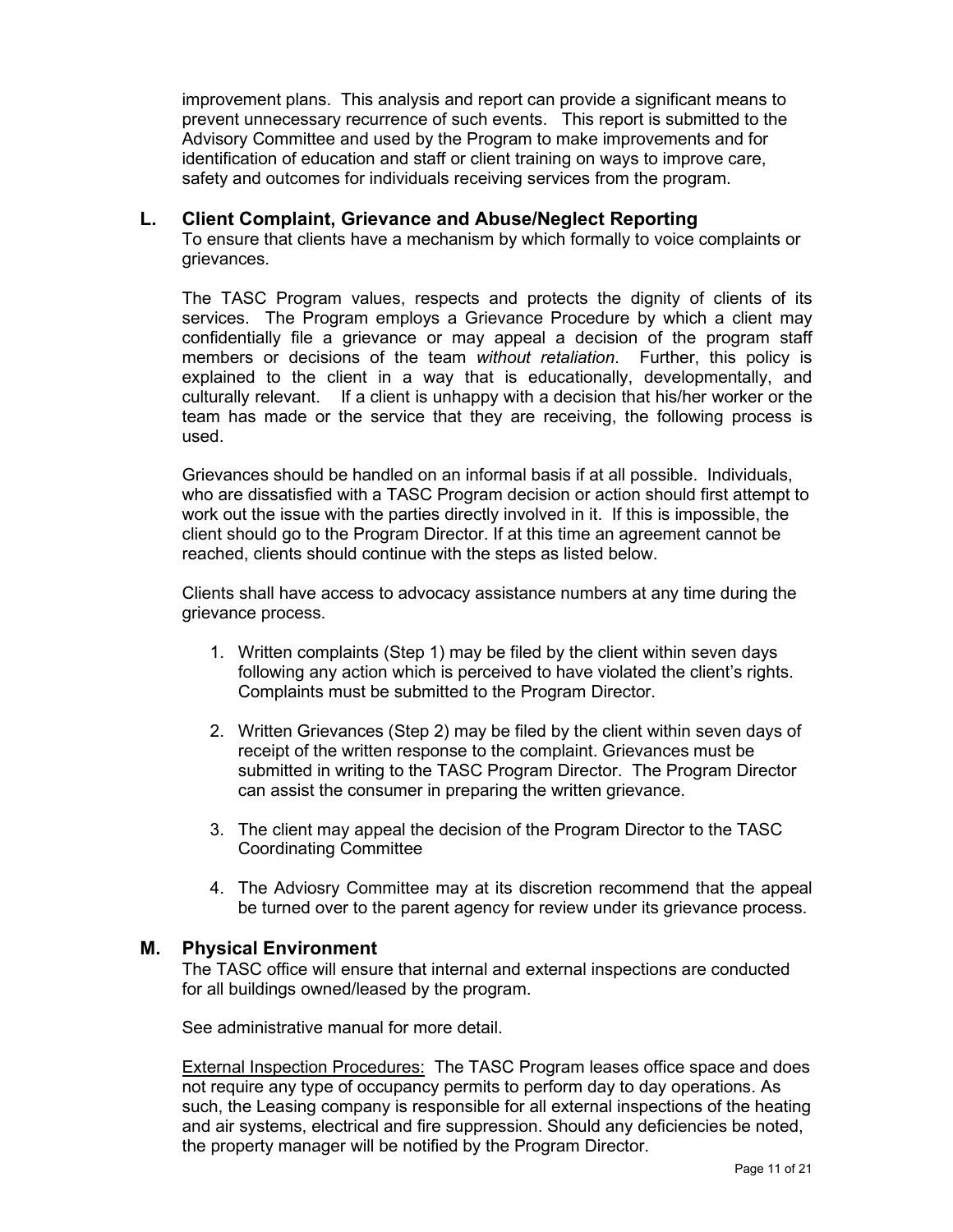Internal Inspection Procedures:The TASC Program conducts quarterly internal inspections of its offices. Inspections will be conducted by personnel knowledgeable of appropriate safety requirements. Internal inspections will assess:

- *1. Emergency/Safety (first aid needs; fire exit free from blockage; fire escape sound; fire/evacuation drills documented; fire extinguisher/alarm service upto-date)*
- *2. Break areas (refrigerators/freezers clean; oven/range/microwave clean; food storage area(s) clean/orderly)*
- *3. Bathrooms (fixtures clean; faucets not leaking; tub/shower clean; floors clean; walls clean/good repair)*
- 4. HVAC (filters changed; area surrounding furnace clear; area surrounding AC clear)
- 5. Offices (walls, doors, windows, carpeting/flooring, vents, trash cans, electrical, furnishings)
- *6. File Room* (walls, doors, carpeting/flooring, trash cans, cabinets, shredder, copier, electrical)
- *7. Common areas (walls, doors, windows, carpeting/flooring, walking surfaces, appliances, vents, trash cans, electrical, furnishings)*
- *8. Entry way and stair way*

Internal inspectors will submit written reports identifying areas inspected, recommendations or areas needing improvement and actions taken to respond to these recommendations. Any deficiencies noted are addressed in a timely fashion.

Any personnel or client who notices a health or safety concern is to contact a member of the TASC team or Program Director immediately to report the issue. A repair log is maintained to document repairs. Any deficiencies noted are addressed in a timely fashion.

## **N. Medication Administration and/or Provision**

The TASC Program does not control, prescribe, dispense or administer medication. If this is a need then the TASC staff will coordinate services with providers trained to perform this service. TASC staff also does not transport any medications unless those medications are in direct possession of the consumer to whom they are prescribed.

## **O. Infection Control**

Training and education regarding the prevention and control of infectious and communicable diseases shall be provided for staff members and building partners. Persons served shall be provided educational information when applicable.

#### Staff Members

Upon hire, staff members shall receive "*Universal Infection Control Procedures*" to be used when exposed to blood-borne pathogens as well as other infectious/communicable diseases.

#### Persons Served

Through the screening process, health-related questions are asked of the persons served. If staff members identify a potential health-related issue (infectious or communicable disease), they shall develop, in cooperation with the client, a Safety Plan as part of the clients treatment Plan.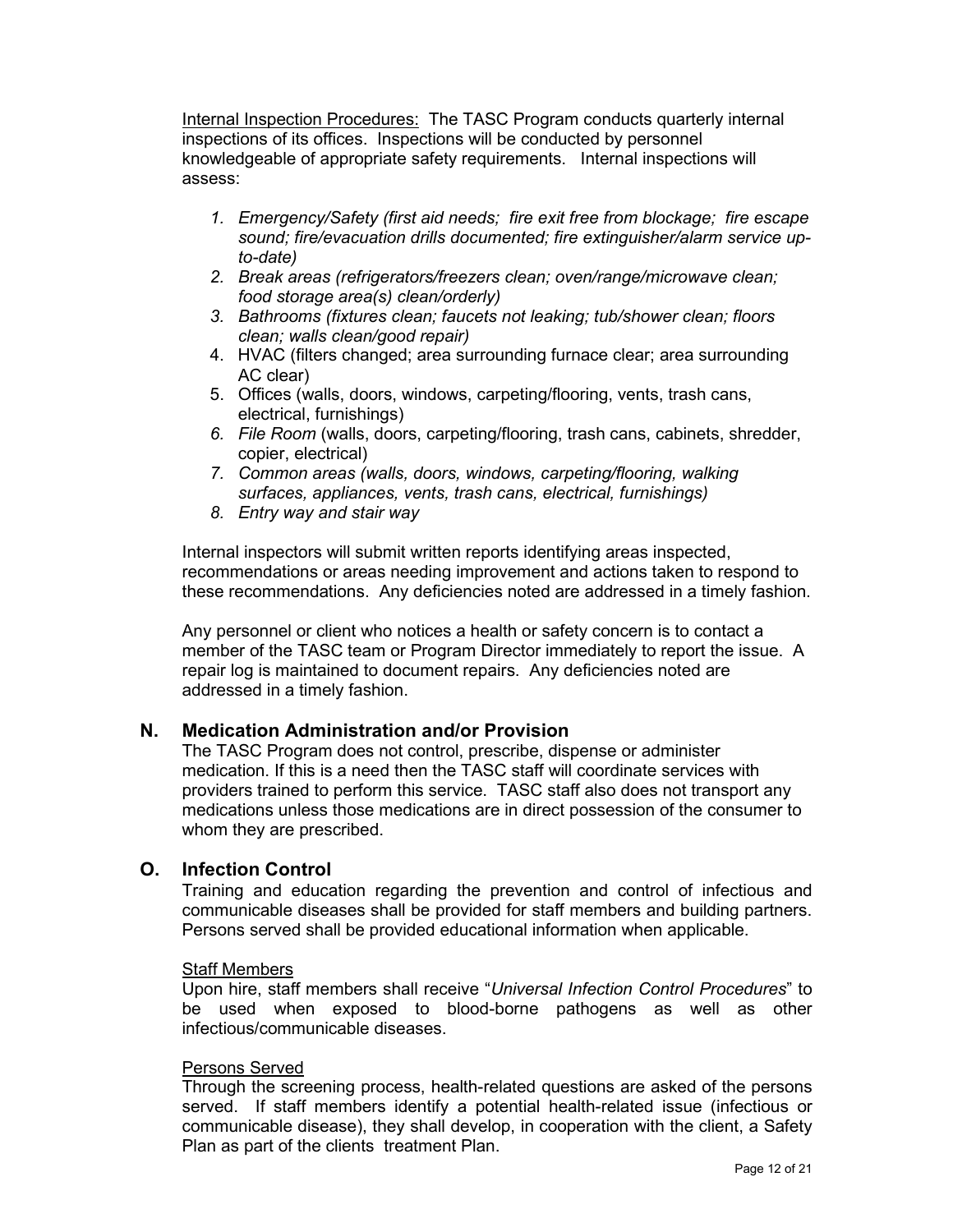### **P. Annual Review of the Program Plan**

The TASC Program will review its program plan annually and submit revisions to the Coordinating Committee for review and approval.

July 2006 July 2007 July 2008 July 2009 July 2010 July 2011 July 2012 July 2013 July 2014 July 2015 July 2016 July 2017 July 2018 July 2019 July 2020 November 2020 February 2021 March 2021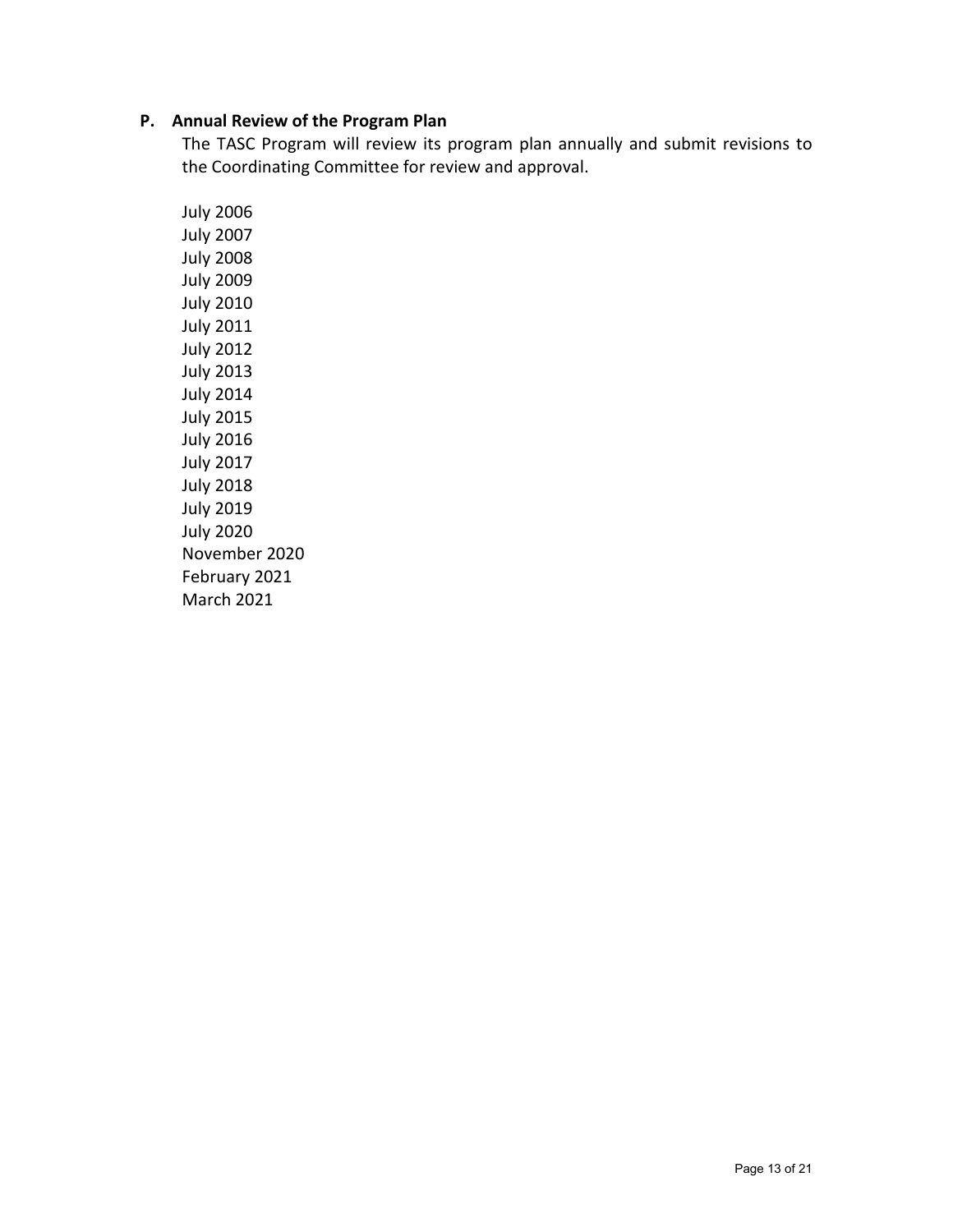### **Attachment 1**

Crisis Response Team (CRT) is designed to use natural supports and resources to build upon a consumer's strengths to help resolve an immediate behavioral health crisis in the least restrictive environment by assisting the consumer to develop a plan to resolve the crisis. The service is provided by licensed behavioral health professionals who complete brief mental health status exams and substance abuse screenings, assess risk, and provide crisis intervention, crisis stabilization, referral linkages, and consultation to hospital emergency room personnel, if necessary. The goal of the service is to avoid an Emergency Protective Custody hold or inpatient psychiatric hospitalization

Services are provided at the request of law enforcement when a crisis situation is occurring with a distraught individual that is suffering from mental illness or is under the influence of substances. .

#### **Frequency of Contacts**

This service is provided as a one-time contact

#### **Coverage Areas**

The Crisis Response Team covers municipal and county law enforcement agencies in York, Polk, Butler, Seward, Saunders, Richardson, Nemaha, Pawnee, Johnson, Otoe, Jefferson, Thayer, Fillmore, Gage, Saline and Lancaster counties. \*\*\*Crisis Response Teams are not available to the Lincoln Police Department.

#### **Staffing Ratios, Capacity and Case Loads**

CRT is comprised of on call Licensed Mental Health Practitioners. There are two counselors on call at any given time. They operate on two week rotations and together cover all 16 counties. Caseload and capacity are based upon and equal to the number of calls received.

#### **Admission Guidelines**

Law enforcement request for an adult or minor who:

- 1. Requires further evaluation to determine service needs.
- 2. Exhibits active behavioral health symptomology
- 3. Exhibits potential for risk of harm to self or others
- 4. At risk of being placed in Emergency Protective Custody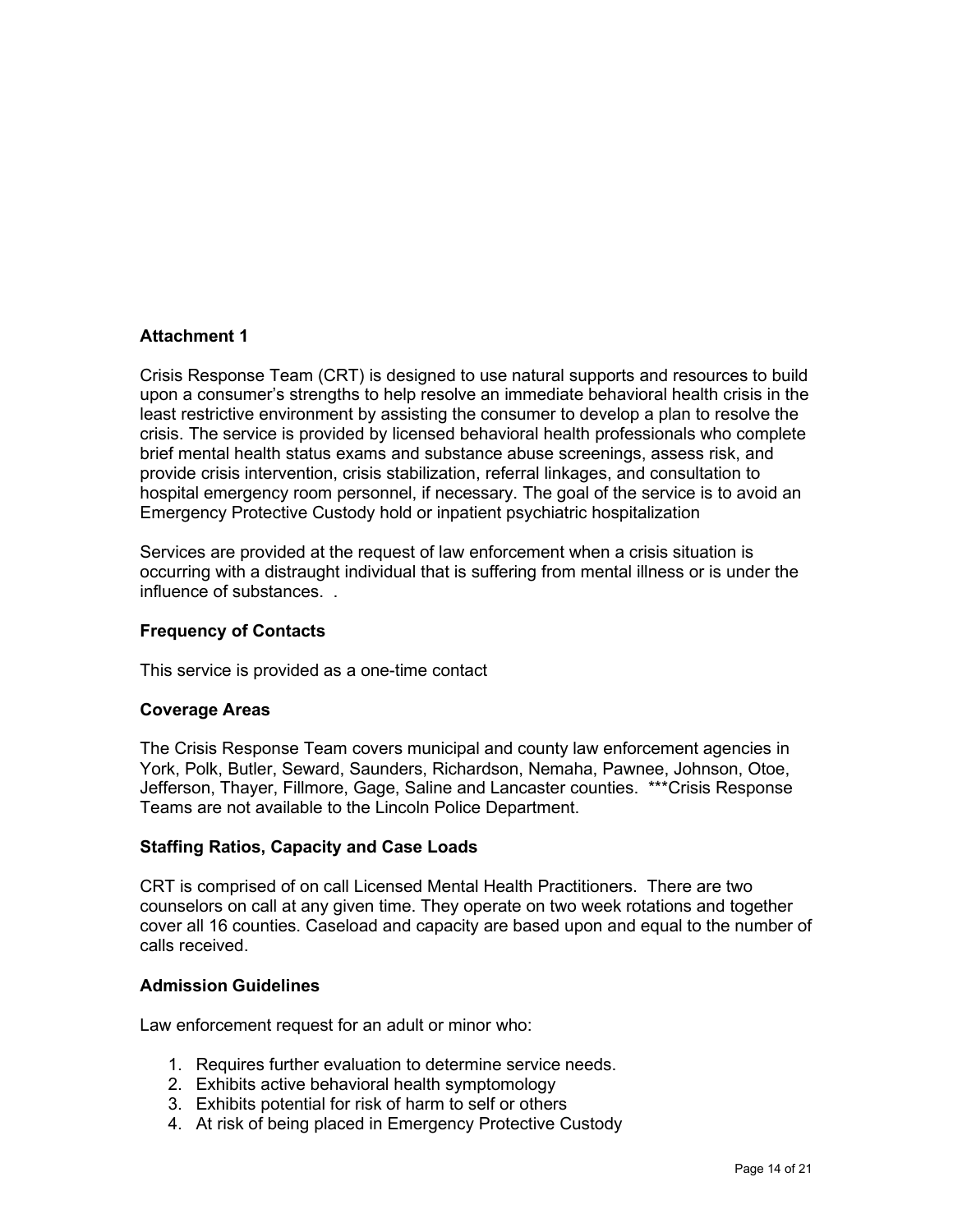## **Exclusionary Guidelines**

1. The only reason for the request for evaluation is transportation.

### **Service Expectations**

- 1. Telephone or Face to face meeting with consumer and officer as requested as soon as possible and as fast as distance and conditions allow.
- 2. Perform a crisis assessment including a review of mental illness, substance abuse, dangerousness, basic needs, immediate safety needs, additional risk factors and protective factors
- 3. Develop a brief individualized plan with consumer and support system.
- 4. Provide linkage to information and referral including appropriate communitybased mental health and/or substance abuse services.
- 5. Act as a liaison between law enforcement and hospital emergency personal, nursing home staff and community agencies as needed.
- 6. Arrange for post crisis follow up support as needed with Emergency Community Support workers.
- 7. Arrange and/or coordinate voluntary hospital or other placements as needed to avoid an Emergency Protective Custody Placement.

#### **Length of Services**

CRT is a crisis service and therefore last until the crisis is resolved

#### **Discharge Desired Outcomes**

CRT will leave the scene when the crisis is diverted or the consumer is stabilized, a voluntary admission to the hospital or community services has occurred, a referral to Emergency Community Support has been made or an Emergency Protective Custody placement has been implemented.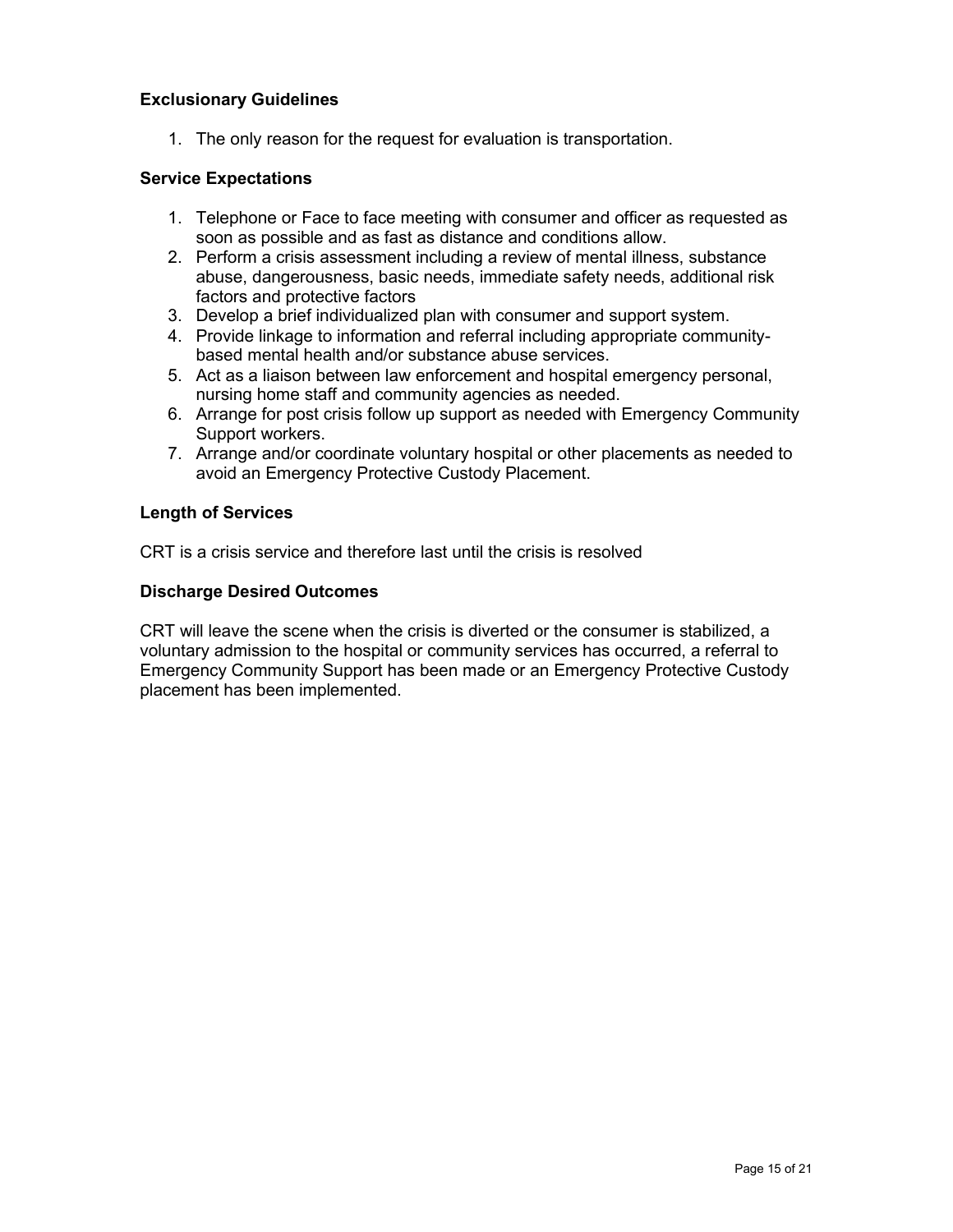### **Attachment 2**

Emergency Community Support (ERCS) is designed to assist consumers who can benefit from support due to a behavioral health need and who are either currently residing in a community setting or transitioning from a psychiatric hospital into a community setting. Emergency Community Support services include case management, behavioral health referrals, assistance with daily living skills, and coordination between consumer and/or consumer's support system and behavioral health providers.

*S*ervices are provided for adults who are in crisis to achieve goals of stabilization, increased independence, and community re-integration.

Additionally Services are provided for non-English-speaking or Limited-English Proficient (LEP) persons who need assistance with behavioral health needs, accessing and navigating community-based services.

#### **Frequency of Contacts**

This service is provided at a consumer driven frequency of contacts as needed to address the presenting problems.

#### **Coverage Areas**

The ERCS workers cover 16 counties to include: Lancaster, York, Polk, Butler, Saunders, Seward, Richardson, Nemaha, Pawnee, Otoe, Johnson, Jefferson, Thayer, Fillmore, Saline and Gage.

#### **Staffing Ratios, Capacity and Case Loads**

The ERCS team includes 4 full time staff each with a case load of 15 and a total capacity of 60.

#### **Admission Guidelines**

The following guidelines are in addition to general program guidelines.

- 1. Consumers currently experiencing a behavioral health crisis.
- 2. At risk of needing a higher level of care if support is not provided.
- 3. Consumer demonstrates a need for support in coordinating treatment/recovery/ rehabilitation options in the community.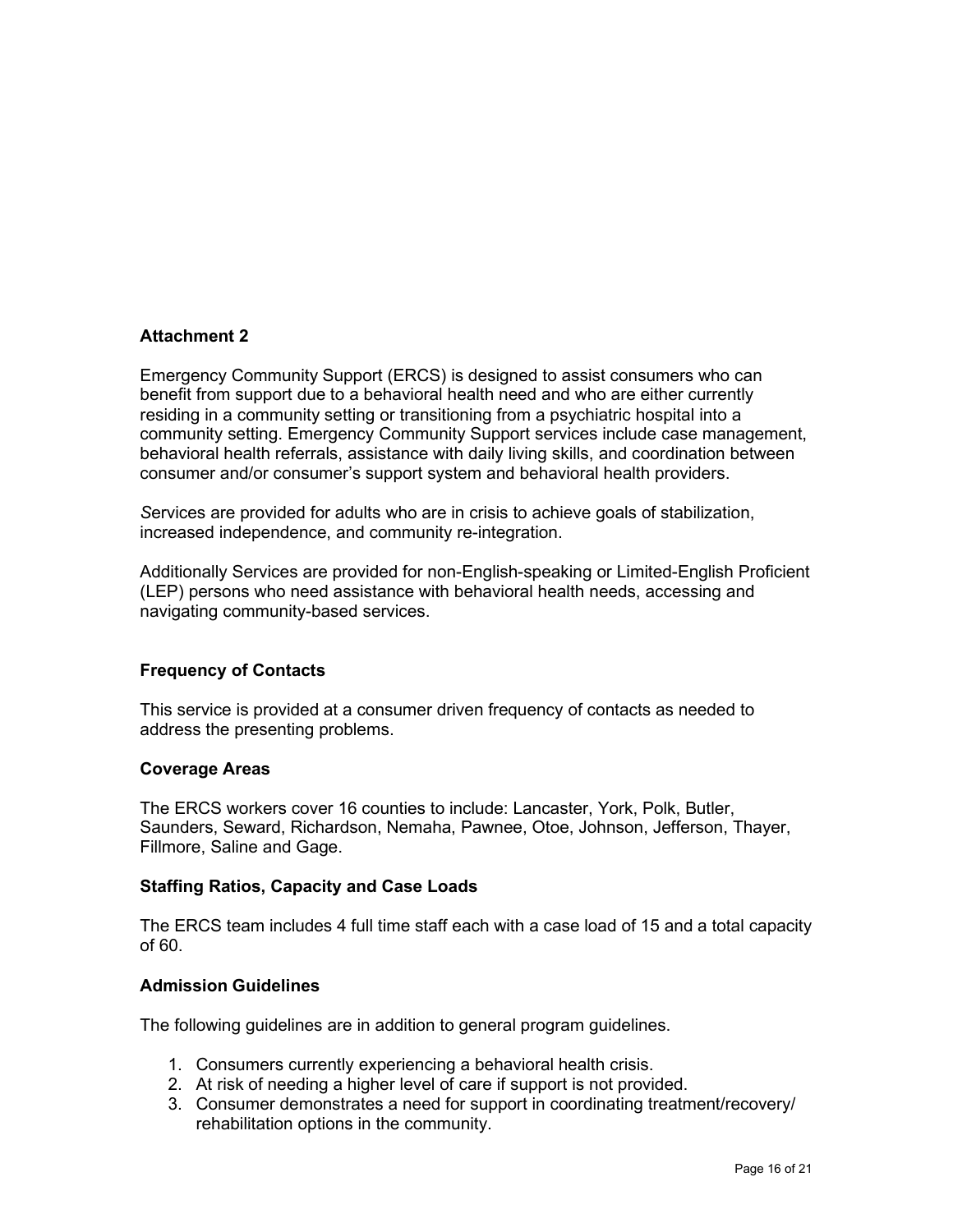# **Exclusionary Guidelines**

Consumers may meet any one of the following guidelines to be excluded from this service.

- 1. Consumer has a medical condition or impairment that warrants a medical/surgical setting.
- 2. The primary problem is social, economic (lack of housing or financial resources)
- 3. The primary problem is physical health without concurrent psychiatric condition.

### **Service Expectations**

- 1. Completes a screening for risk and develop a safety plan as needed within three days of the first contact of the referral or if the consumer is in an inpatient facility within three days of discharge from that facility.
- 2. Completes a strengths-based assessment with the consumer within 14 days the first contact
- 3. Complete an initial service plan within five days of first contact and in partnership with the consumer and upon completion of the assessment complete an individualized service plan.
- 4. Provide individual advocacy as needed
- 5. Assist consumer in obtaining benefits such as SSI, housing vouchers, food stamps, Medicaid. Etc.
- 6. Provided education to consumer/family/significant others with the consumer's permission as needed.
- 7. Provide referrals to appropriate community-based behavioral health services.
- 1. Provide pre-discharge transition services from psychiatric hospital including teaching daily living skills, scheduling appointments, limited transportation to appointments and assistance with housing search as needed.
- 2. Provide pertinent information to psychiatric hospital and emergency personal and community agencies as needed.
- 3. Establish collateral relationship with law enforcement and other emergency services including working closely with the crisis response teams to prevent Emergency Protective Custody admissions.
- 4. Arrange alternatives to psychiatric hospitalization as needed.

## **Length of Services**

ERCS is a short term crisis oriented service designed to be in place for 30-90 days. Services may continue beyond that if needed for any or all of the following reasons: to support achievement of consumer's individual goals, to provide continuity for guidelines associated with Region V's Rental Assistance Program, to maintain and support recovery while consumers are waiting for ongoing services or to provide continued support when ongoing services are not available. All service extension requests must be approved by the Program Director.

## **Discharge Desired Outcomes**

ERCS case managers will discharge consumers based on the achievement of identified and individualized discharge markers established at the time of intake and assessment. This includes the completion of individualized goals and objectives, an established safety and wellness plan, the ability to remain psychiatrically stable in a community setting of choice and the identification of a community based support system.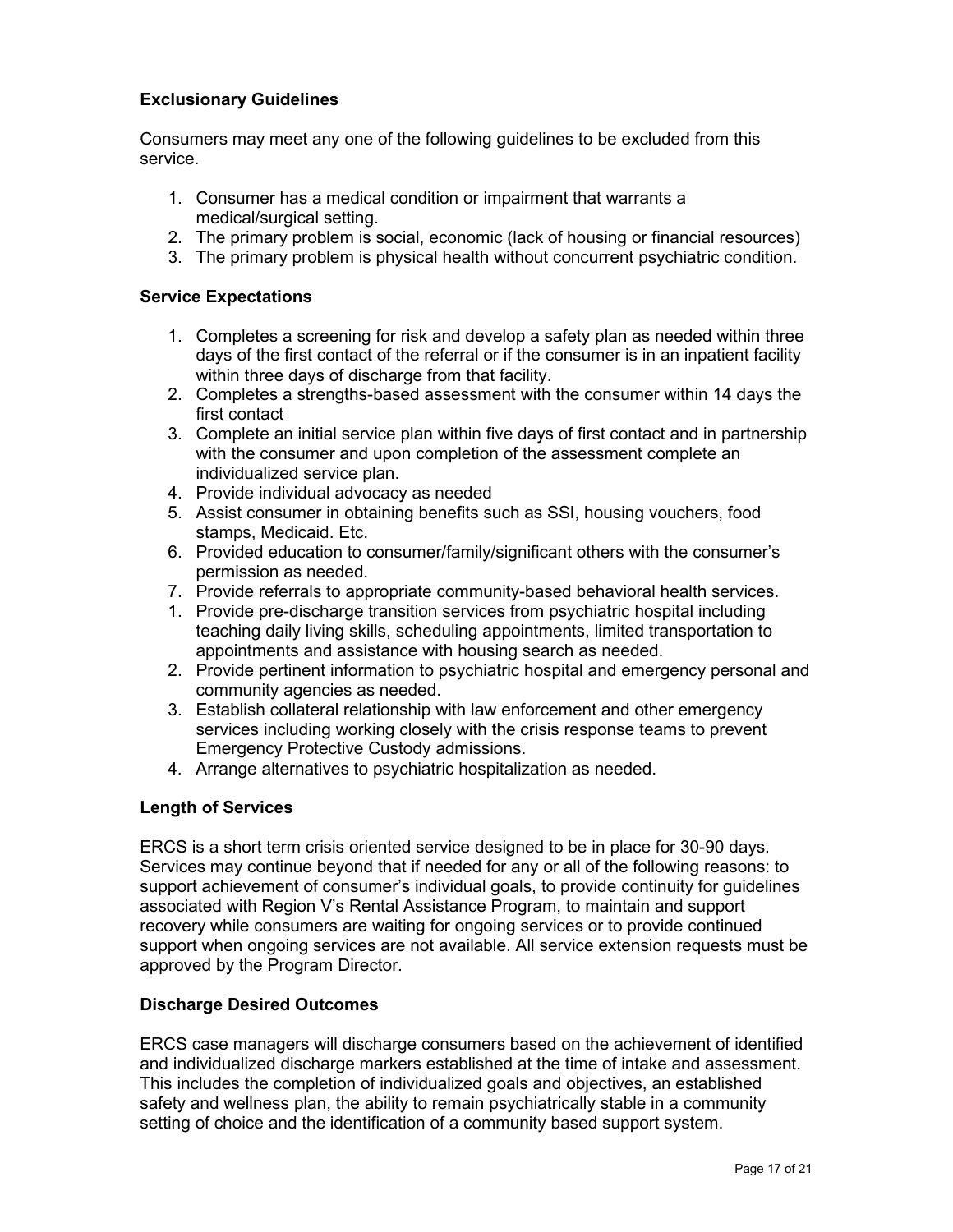## **Attachment 3**

Intensive Case Management (ICM) is designed to promote community stabilization for consumers who have a history of frequent psychiatric hospitalization through frequent case management activities responsive to the intensity of the consumer's needs. Intensive Case Management includes mobile case management addressing illness management, peer support, crisis prevention/intervention, and appropriate utilization of community-based resources and services. Intensive Case Management is provided in the community with most contacts typically occurring in the consumer's place of residence or other community locations consistent with consumer choice/need.

Services are designed to successfully support consumers in a community-based setting and reduce or eliminate their reliance and need for emergency level or high-intensity services.

#### **Frequency of Contacts**

This service is provided at a minimum of 6 hours per month (4-7 contacts per week) with the majority of these contacts being face to face and in the consumer's residence or other community locations.

Contacts of less than 4 per week for a maximum of one month are acceptable when transitioning to a lower level of care.

#### **Coverage Areas**

The ICM workers cover Lancaster County.

#### **Staffing Ratios, Capacity and Case Loads**

The ICM team includes 5 full time staff each with a case load of 10 and a total capacity of 50.

#### **Admission Guidelines**

All of the following guidelines in addition to general program guidelines must be met for admission to this level of care.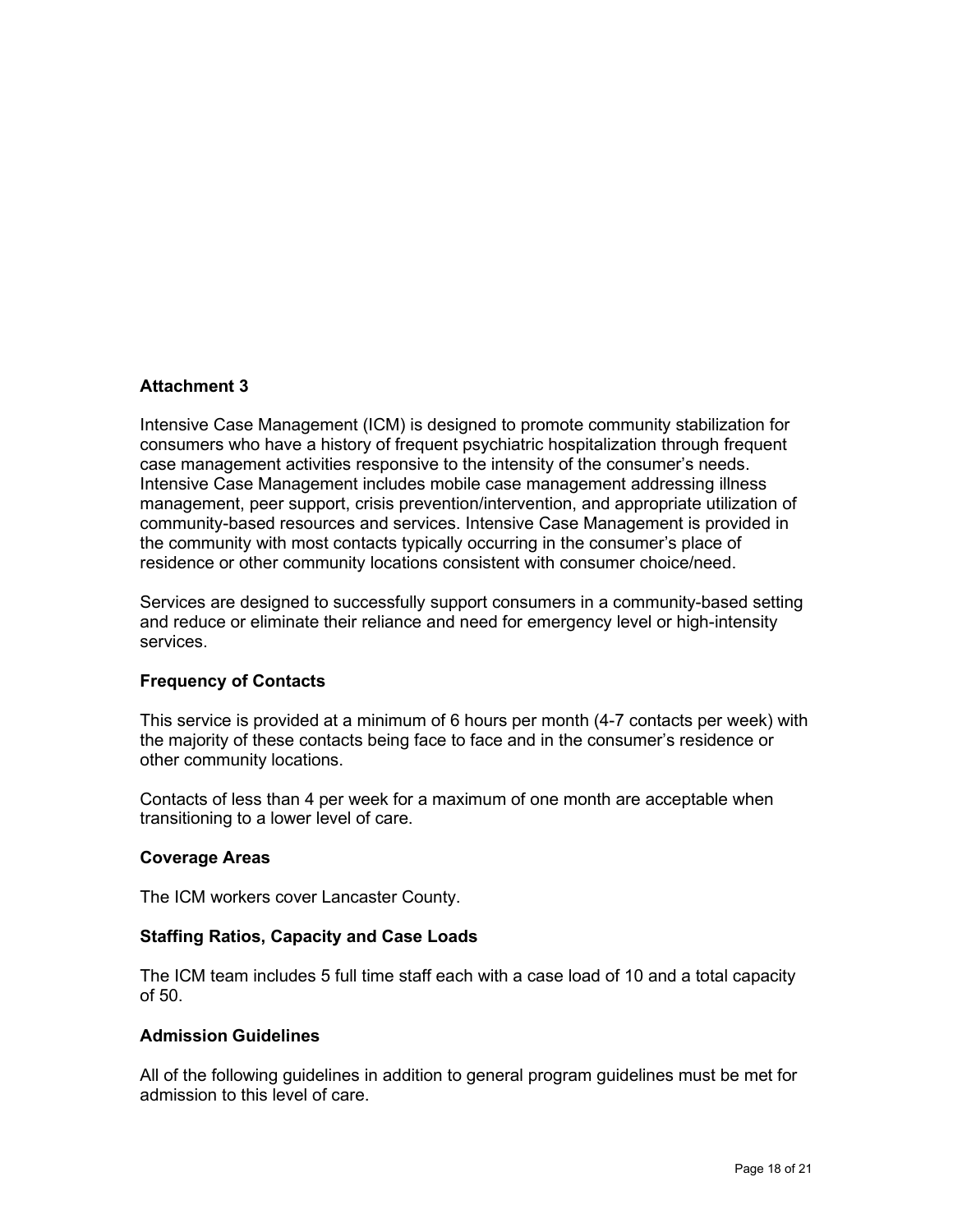- 1. A diagnosis of severe and persistent mental illness and/or personality disorder including consumers with co-occurring substance abuse disorders.
- 2. Limited support system and difficulty sustaining community living without supports.
- 3. Numerous or lengthy inpatient behavioral health hospitalizations.

### **Exclusionary Guidelines**

Consumers may meet any one of the following guidelines to be excluded from this service.

- 1. Consumer can be supported in a less intensive service.
- 2. Consumer can safely reside at a less intensive level of care.
- 3. A medical condition exists which warrants a medical/surgical/setting.
- 4. Consumer exhibits serious mental illness and is in acute/sub acute exacerbation of illness.
- 5. Consumer requires drug/alcohol detoxification.
- 6. The primary problem is social, economic (lack of housing or financial resources)
- 7. The primary problem is physical health without a concurrent psychiatric episode meeting guidelines for this level of care.

### **Service Expectations**

- 1. A strength based assessment within 30 days of the first contact.
- 2. An introductory service plan completed with 10 days of first contact and an individualized service plan within thirty days that is updated every 30 days thereafter.
- 3. Quarterly treatment team meetings including but not limited to consumer, case manager and supervisor.
- 4. Frequent face to face contact and coordination with consumer's behavioral health providers.
- 5. Assistance in the development and implementation of a safety and wellness plan.
- 6. Provision of linkages, referrals and coordination between services that support the achievement of individualized goals.
- 7. Provide assistance in the coordination and structuring of self-medication regime.
- 8. Assistance in obtaining necessities such as medical services, housing, social services, entitlements, advocacy, transportation.
- 9. Provision of supports in health-related needs, usage of medications and symptom management.
- 10. Provide family/support system education and support.
- 11. Support and intervention in times of crisis.
- 12. Assistance in transitioning to lower level of care and increased community independence.

#### **Length of Services**

ICM is designed to be a long term program however length of stay is individualized and based on Admission Guidelines and continued treatment/recovery/rehabilitation as well as consumer's ability to make progress on individualized goals.

## **Discharge Desired Outcomes**

ICM case managers will discharge consumers based on the achievement of identified and individualized discharge markers established at the time of intake and assessment.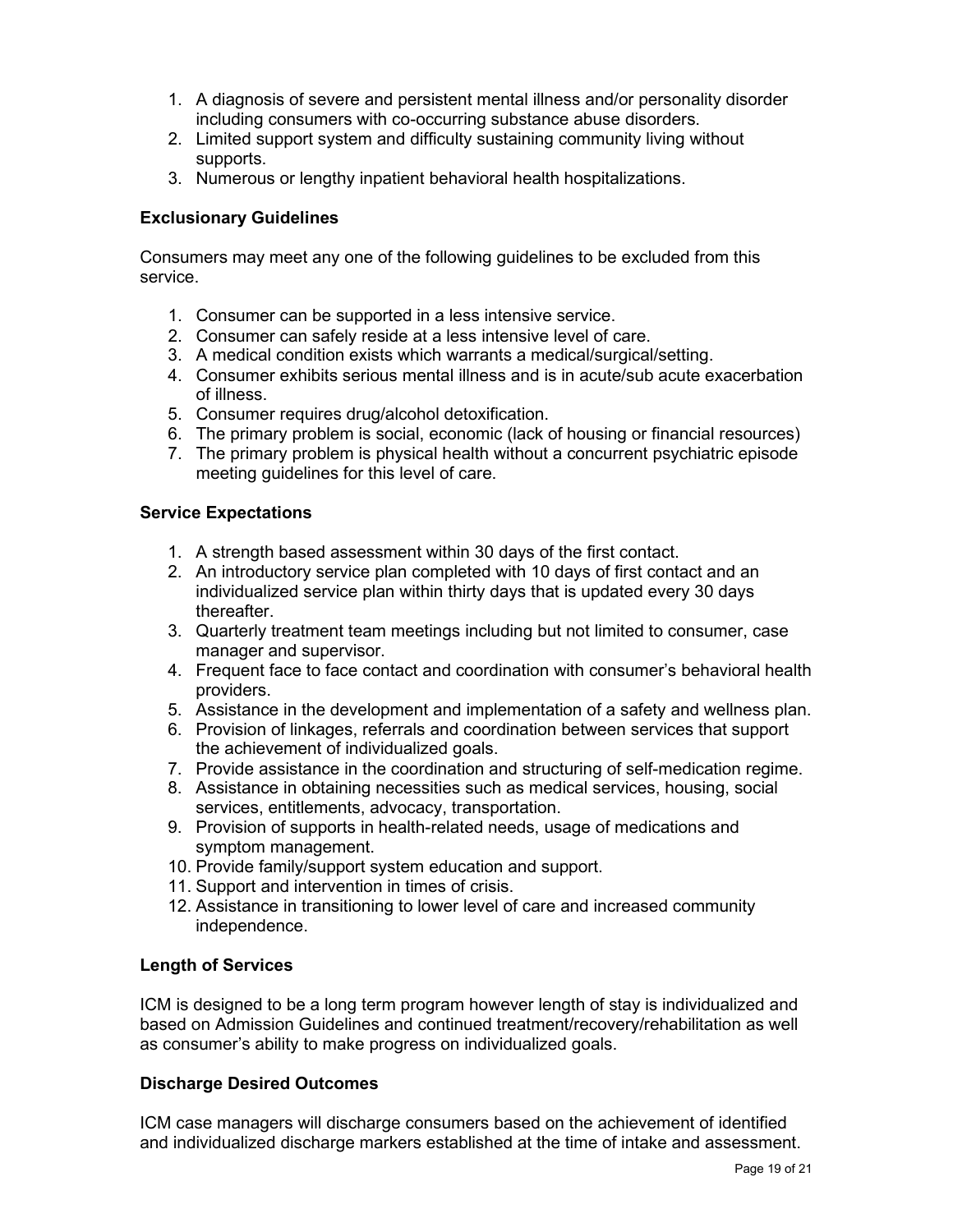This includes the completion of individualized goals and objectives, an established safety and wellness plan, the ability to remain psychiatrically stable in a community setting of choice and the identification of a community base support system.

# **Attachment 4**

Recovery Support (RS) services promote successful independent community living by supporting a consumer in achieving his/her behavioral health goals and ability to manage an independent community living situation. Recovery Support is designed to advocate for consumers to access community resources and foster advocacy and selfadvocacy in others through the use of wellness and crisis prevention tools. Crisis relapse prevention, case management, and referral to other independent living and behavioral health services are provided to assist the consumer in maintaining.

Services are designed to allow those who have diagnosed substance or co-occurring problems the opportunity to attain and sustain gainful employment and higher quality of life while supporting recovery through the continuation of treatment goals and objectives to include prevention and intervention related to external and internal stressors that increase the risk of relapse.

## **Frequency of Contacts**

This service is provided at a minimum of one face to face contact per month.

#### **Coverage Areas**

The RS workers cover Lancaster County.

#### **Staffing Ratios, Capacity and Case Loads**

There are two Recovery Support workers. One specializes in consumers with mental health diagnosis and the other in consumers with substance abuse diagnoses. Each carries a case load of 40 and a total capacity of 80.

#### **Admission Guidelines**

All of the following guidelines in addition to general program guidelines must be met for admission to this level of care.

- 1. Diagnosed with a behavioral health disorder.
- 2. Demonstrated inability to sustain independent housing and living without professional support.